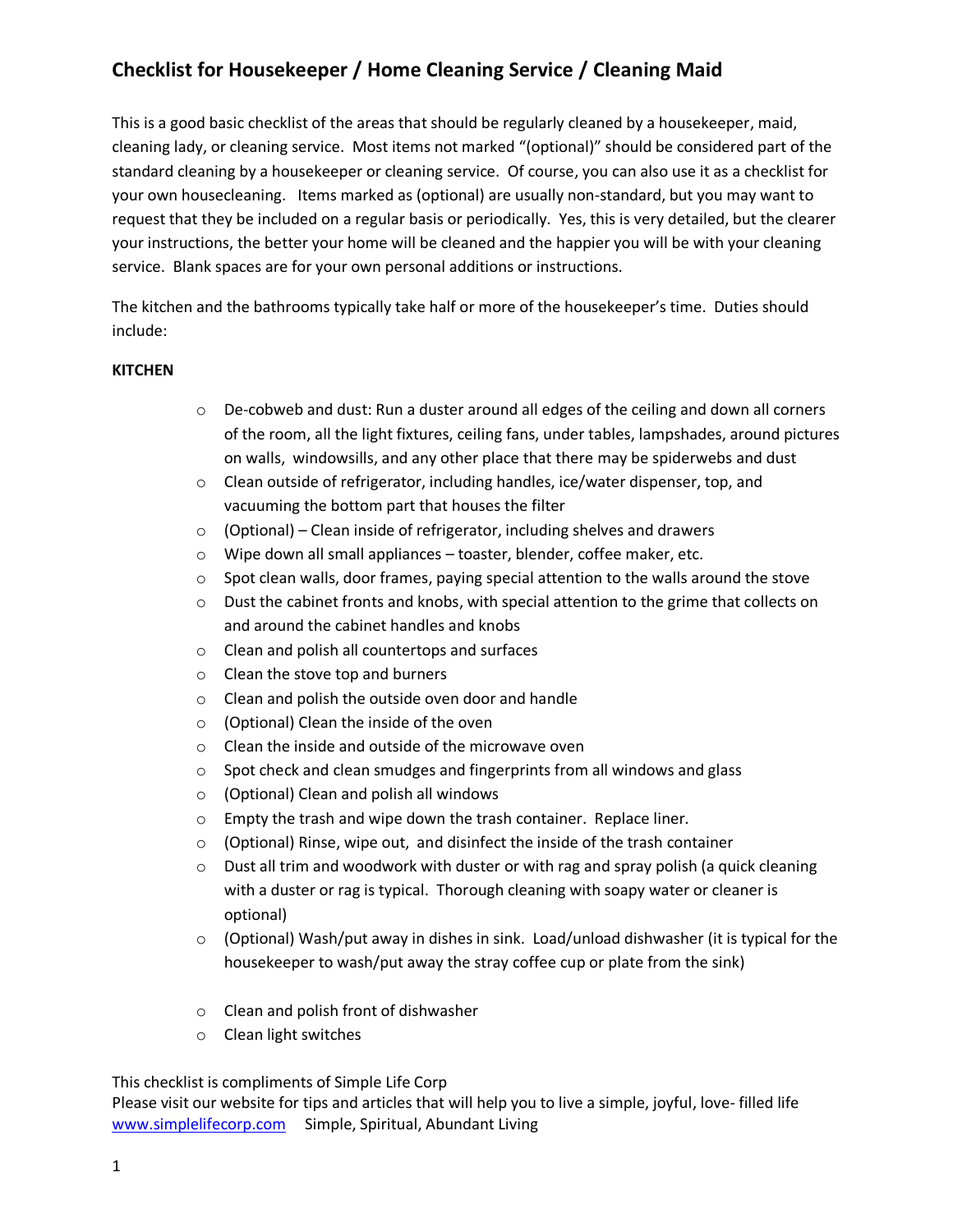- o (optional) clean inside/straighten cabinets and pantry
- o Sweep and mop floor
- o Shake/ vacuum rugs
- o (Optional) Wax/polish floor
- $\circ$  NOTE: You may have prized items, such as collector plates or certain knick-knacks that you will give special instructions for or simply ask the housekeeper not to clean
- o \_\_\_\_\_\_\_\_\_\_\_\_\_\_\_\_\_\_\_\_\_\_\_\_\_\_\_\_\_\_\_\_\_\_\_\_\_\_\_\_
- o \_\_\_\_\_\_\_\_\_\_\_\_\_\_\_\_\_\_\_\_\_\_\_\_\_\_\_\_\_\_\_\_\_\_\_\_\_\_\_\_
- o \_\_\_\_\_\_\_\_\_\_\_\_\_\_\_\_\_\_\_\_\_\_\_\_\_\_\_\_\_\_\_\_\_\_\_\_\_\_\_\_ o \_\_\_\_\_\_\_\_\_\_\_\_\_\_\_\_\_\_\_\_\_\_\_\_\_\_\_\_\_\_\_\_\_\_\_\_\_\_\_\_

### **BATHROOMS**

- o Clean toilet stool including all interior and exterior surfaces, base, and floor/wall area.
- o Polish all mirrors
- o Clean and polish sinks and sink fixtures
- $\circ$  De-cobweb and dust: Run a duster around all edges of the ceiling and down all corners of the room, all the light fixtures, ceiling fans, lampshades, under counters and cabinets, around pictures on walls, windowsills, and any other place that there may be spiderwebs and dust
- o Clean tub/shower, including all walls and shelves
- o Polish tub/shower fixtures
- o Dust all cabinets and cabinet tops
- o (Optional) Dust/clean and organize all jar tops, bottles, sprays, etc. on top of counters
- o Clean and mop/vacuum the floor
- o Run duster over woodwork and trim
- $\circ$  Spot clean doors and cabinet doors with special attention around the doorknobs
- o Clean light switches
- o Empty wastebasket and replace liner
- o Spot clean smudges from windows
- o Dust blinds and/or spot vacuum curtains
- o (optional) Tidy up the room and carry dirty laundry to laundry room
- o \_\_\_\_\_\_\_\_\_\_\_\_\_\_\_\_\_\_\_\_\_\_\_\_\_\_\_\_\_\_\_\_\_\_\_\_\_\_\_\_\_\_
- $\circ$  \_
- o \_\_\_\_\_\_\_\_\_\_\_\_\_\_\_\_\_\_\_\_\_\_\_\_\_\_\_\_\_\_\_\_\_\_\_\_\_\_\_\_\_\_

This checklist is compliments of Simple Life Corp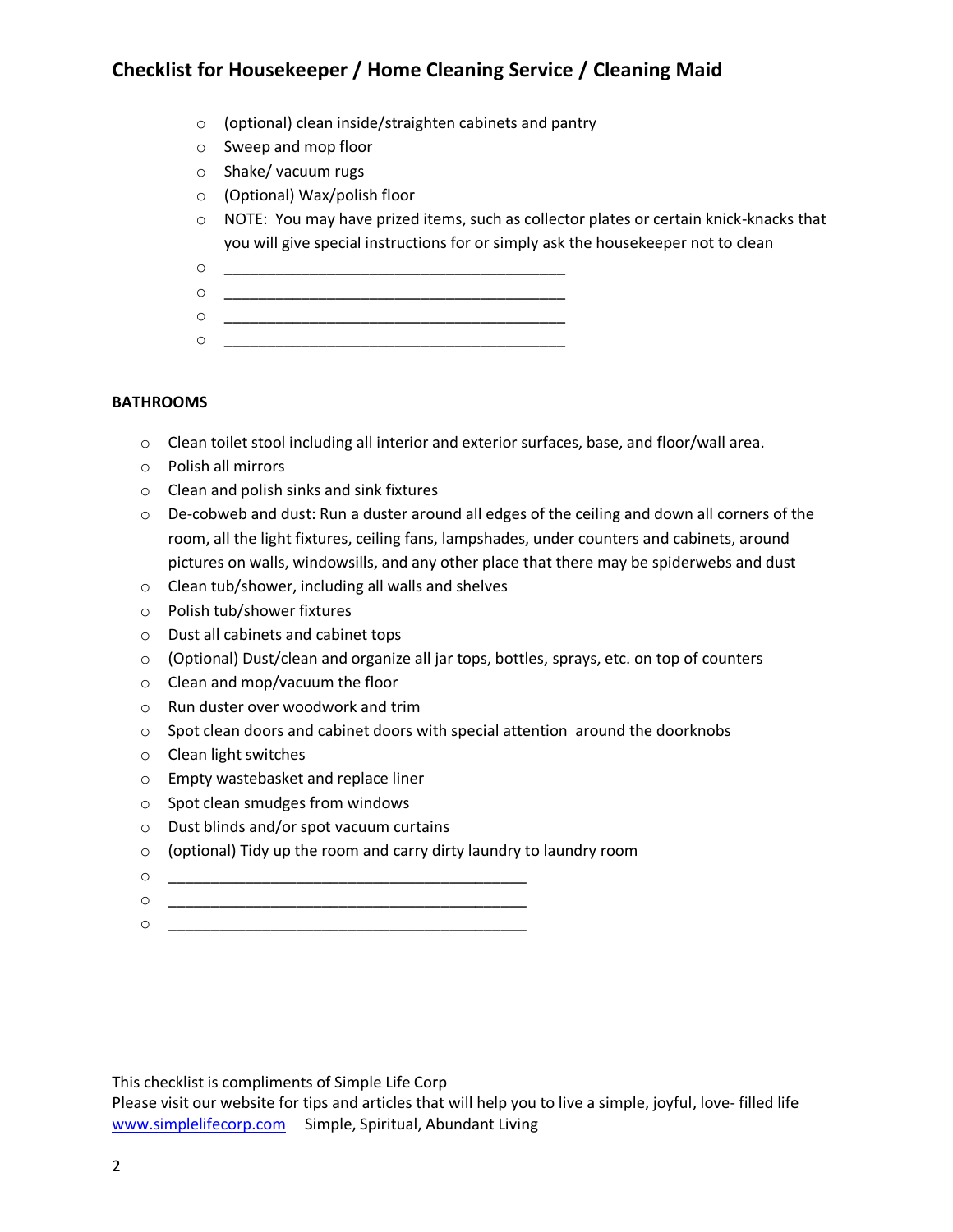#### **BEDROOMS**

- $\circ$  De-cobweb and dust: Run a duster around all edges of the ceiling and down all corners of the room, all the light fixtures, ceiling fans, under counters and cabinets, around pictures on walls, windowsills, lampshades, radiators, and any other place that there may be spiderwebs and dust
- o Vacuum under the bed
- o Polish all mirrors
- o Dust all furniture
- o Clean light switches
- o Vacuum floor and rugs
- o Dust baseboards of room
- o Empty wastebasket and replace liner
- o Spot clean smudges from any windows and glass
- o (optional ) Tidy the closet, hanging and organizing clothes, straightening shoes and accessories
- o (optional) Tidy up the room, make beds, and carry dirty laundry to laundry room
- o (optional) Change the bed linens and make the bed
- o (Optional) Dust/clean and organize all jar tops, bottles, sprays, etc. on top of counters
- o Spot vacuum or dust the curtains and blinds
- o \_\_\_\_\_\_\_\_\_\_\_\_\_\_\_\_\_\_\_\_\_\_\_\_\_\_\_\_\_\_\_\_\_\_\_\_\_\_\_\_\_\_\_
- o \_\_\_\_\_\_\_\_\_\_\_\_\_\_\_\_\_\_\_\_\_\_\_\_\_\_\_\_\_\_\_\_\_\_\_\_\_\_\_\_\_\_\_ o \_\_\_\_\_\_\_\_\_\_\_\_\_\_\_\_\_\_\_\_\_\_\_\_\_\_\_\_\_\_\_\_\_\_\_\_\_\_\_\_\_\_\_

#### **STAIRWAYS**

- o Vacuum steps, using broom or crevice tool along all edges and corners
- o Polish handrail
- o Dust baseboards
- $\circ$  De-cobweb and dust: Run a duster around all edges of the ceiling and down all corners of the stairway, all the light fixtures, ceiling fans, around pictures on walls, windowsills, lampshades, radiators, and any other place that there may be spiderwebs and dust
- $\circ$
- o \_\_\_\_\_\_\_\_\_\_\_\_\_\_\_\_\_\_\_\_\_\_\_\_\_\_\_\_\_\_\_\_\_\_\_\_\_\_\_\_\_\_\_

#### **LIVING ROOMS/ DINING ROOMS / STUDY / OTHER**

- o De-cobweb and dust: Run a duster around all edges of the ceiling and down all corners of the room, all the light fixtures, ceiling fans, under counters and cabinets, around pictures on walls, windowsills, lampshades, radiators, and any other place that there may be spiderwebs and dust
- o Vacuum floor and rugs or mop floors and shake out rugs
- o Vacuum underneath edges of furniture as well as vacuum will reach

This checklist is compliments of Simple Life Corp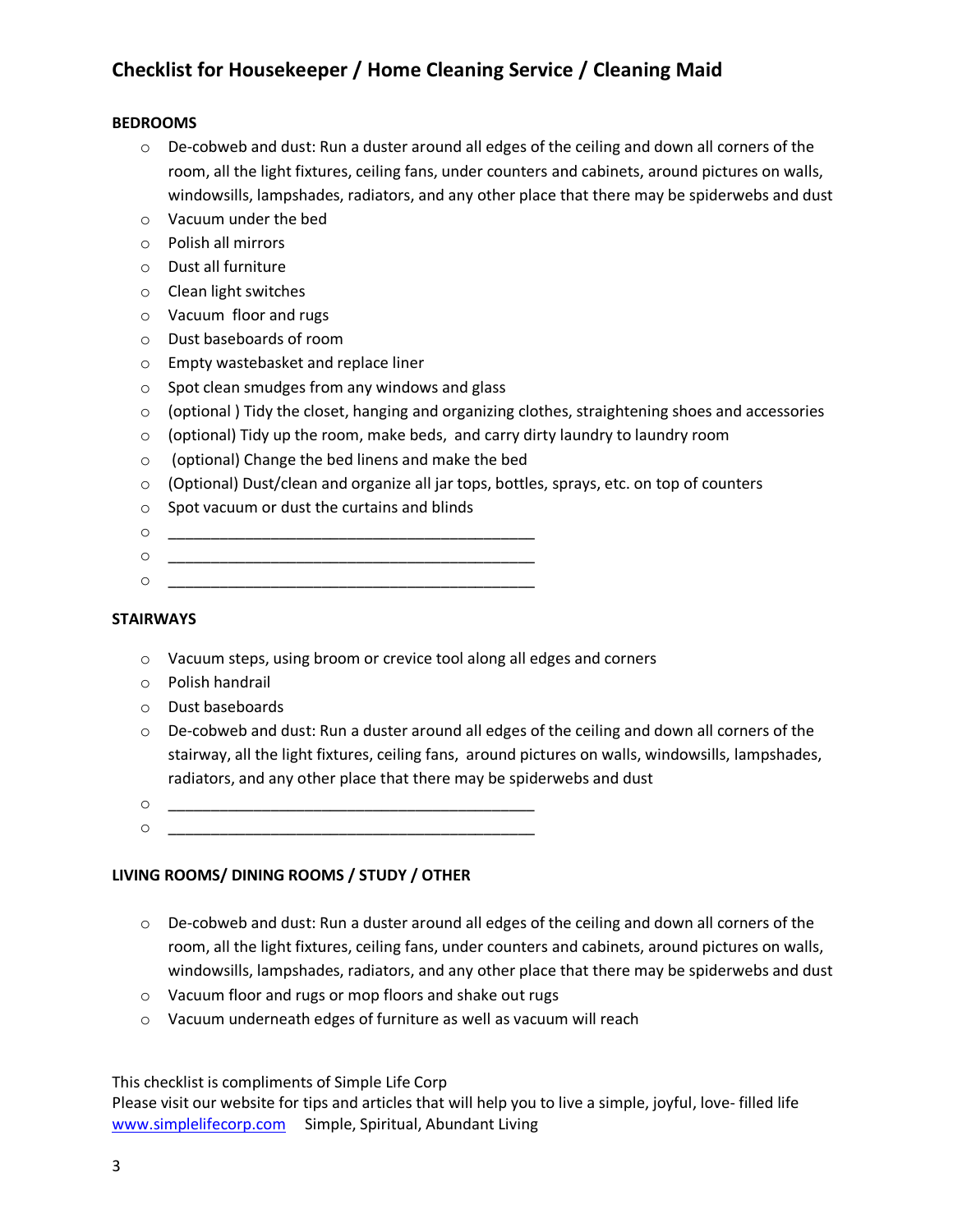- o (optional) Move out chairs, couches, tables and vacuum underneath
- $\circ$  Dust TV and audio equipment (note TV screens may need special cleaning instructions)
- o Straighten magazines, books, other items on endtables and coffee tables
- o (optional) Put old magazines and newspapers in recycle bin
- o Polish mirrors and glass
- o Spot clean all windows
- o Vacuum couches and chairs
- o (optional) remove all cushions from couches and chairs and vacuum underneath
- o Dust radiators
- o (optional) Spray air freshener
- o Dust/polish telephone bases and handsets
- o Spot dust dried floral arrangements and other decorating accessories
- o Dust and polish all furniture
- o Dust and spot clean all dining room chairs, with special attention to armrests and top backs of chairs
- o Polish top of dining room table
- $\circ$  (optional) Change water in flower vases/throw away withered floral arrangements
- o (optional) Water plants
- o (optional) Tidy room and put stray items away
- o (optional) Wash/dry/iron clothing, set aside clothing for dry cleaning
- o (optional) Sweep an d tidy front/back porch or outdoor entrance
- o \_\_\_\_\_\_\_\_\_\_\_\_\_\_\_\_\_\_\_\_\_\_\_\_\_\_\_\_\_\_\_\_\_\_\_\_\_\_\_\_\_\_\_\_\_\_\_
- $\circ$

#### **LAUNDRY AND UTILITY ROOMS**

- o Dust and wipe clean the top and sides of washer and dryer
- $\circ$  De-cobweb and dust: Run a duster around all edges of the ceiling and down all corners of the room, all the light fixtures, ceiling fans, under counters and cabinets, around pictures on walls, lampshades, windowsills, and any other place that there may be spiderwebs and dust
- o Sweep and mop floor
- o Sweep or shake out rugs
- o Clean and polish utility sink and sink fixtures
- o (optional) empty dryer lint from dryer
- o Spot clean all windows
- o Polish mirrors and glass
- o Dust baseboards
- o Clean lightswitched
- o Clean fingerprints from doors, cabinets, and around all knobs and doorknobs

This checklist is compliments of Simple Life Corp